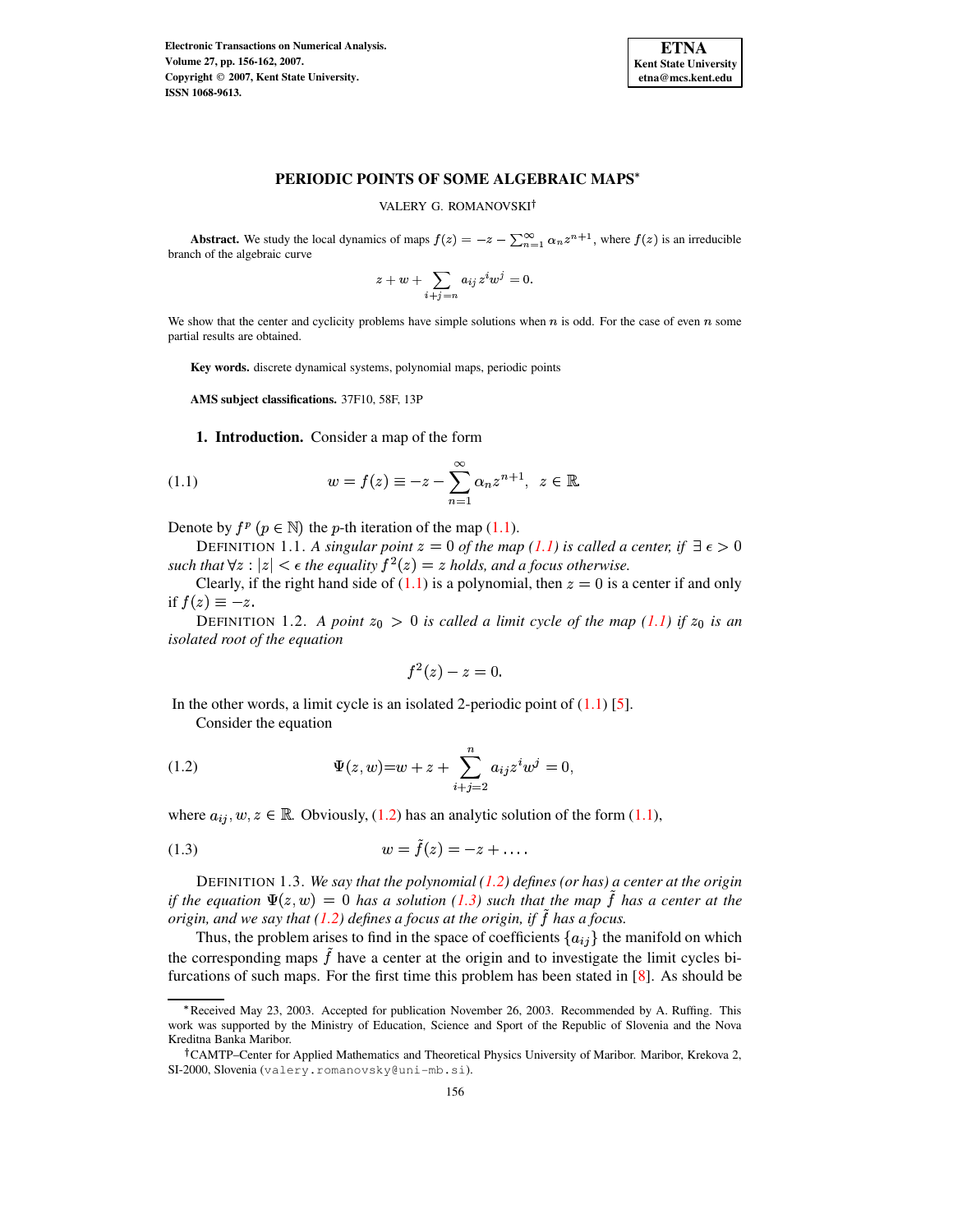### PERIODIC POINTS OF SOME ALGEBRAIC MAPS 157

remarked the center-focus problem and the problem of estimating the number of limit cycles near  $z = 0$  (cyclicity) for the map f are similar to the corresponding problems for the second order system of differential equations{

$$
\begin{array}{l} \dot{x} = -y + P(x,y), \\ \dot{y} = x + Q(x,y), \end{array}
$$

where  $P$  and  $Q$  are polynomials.

One possible way to investigate the behavior of trajectories of the map (1) near the origin is a transformation to the normal form  $[1, 6]$  $[1, 6]$  $[1, 6]$ 

$$
z\mapsto -z(1+d_1z^2+d_2z^4+\cdots).
$$

If the first coefficient which differs from zero, is  $d_k$  and if  $d_k > 0$  then

$$
f^{2}(z) = z + 2d_{k}z^{2k+1} + o(z^{2k+1}),
$$

which implies an unstable focus at  $z=0$ , otherwise, if  $d_k < 0$  the focus is stable.

Another possible way, suggested by Zołądek  $[8]$ , is based on making use of Lyapunov functions. Namely, for the map  $(1.1)$  it is possible to find a Lyapunov function of the form

$$
\Phi(z) = z^2 (1 + \sum_{k=1}^{\infty} b_k z^k)
$$

with the property

$$
\Phi(f(z)) - \Phi(z) = g_2 z^4 + g_4 z^6 + \dots + g_{2m} z^{2m+2} + \dots
$$

It is shown in [\[7\]](#page-6-4) that if  $g_{2k} = 0$  for all  $k \in \mathbb{N}$  then the map [\(1.1\)](#page-0-0) has a center in the origin (with  $f^2(z) \equiv z$ ), and if  $g_2 = \ldots = g_{2k-2} = 0$ ,  $g_{2k} \neq 0$  then  $z = 0$  is a stable focus, when  $g_{2k} < 0$ , and an unstable focus, when  $g_{2k} > 0$ .

To investigate bifurcations of limit cycles of the map  $(1.1)$  one can also find the return (Poincaré) map

<span id="page-1-0"></span>(1.4) 
$$
\mathcal{P}(z) = f^2(z) = z + p_2 z^3 + p_3 z^4 + \cdots
$$

We call the coefficient  $p_m$  of the return map [\(1.4\)](#page-1-0) the *mth focus quantity*. All focus quantities are polynomials in coefficients of  $(1.1)$ .

The case of the cubic polynomial

$$
\Psi(z, w) = z + w + Az^{2} + Bzw + Cw^{2} + Dz^{3} + Ez^{2}w + Fzw^{2} + Gw^{3},
$$

where  $A, B, \ldots, G \in \mathbb{C}$ , was considered in [\[8,](#page-6-1) [7\]](#page-6-4).

In this paper we consider maps defined by  $(1.2)$  in the form of the sum of the homogeneous linear polynomial  $w + z$  and a homogeneous polynomial of the degree n, that is,

<span id="page-1-1"></span>(1.5) 
$$
\Psi^{(n)}(z,w) = w + z + \sum_{j=0}^{n} a_{n-j,j} z^{n-j} w^j = 0.
$$

Here and below the superscript  $(n)$  denotes the degree of the polynomial in  $(1.5)$  and indicates the focus quantities relevant to  $(1.5)$ , so

<span id="page-1-2"></span>(1.6) 
$$
\Psi^{(2)}(z,w) = w + z + a_{20}z^2 + a_{11}zw + a_{02}w^2,
$$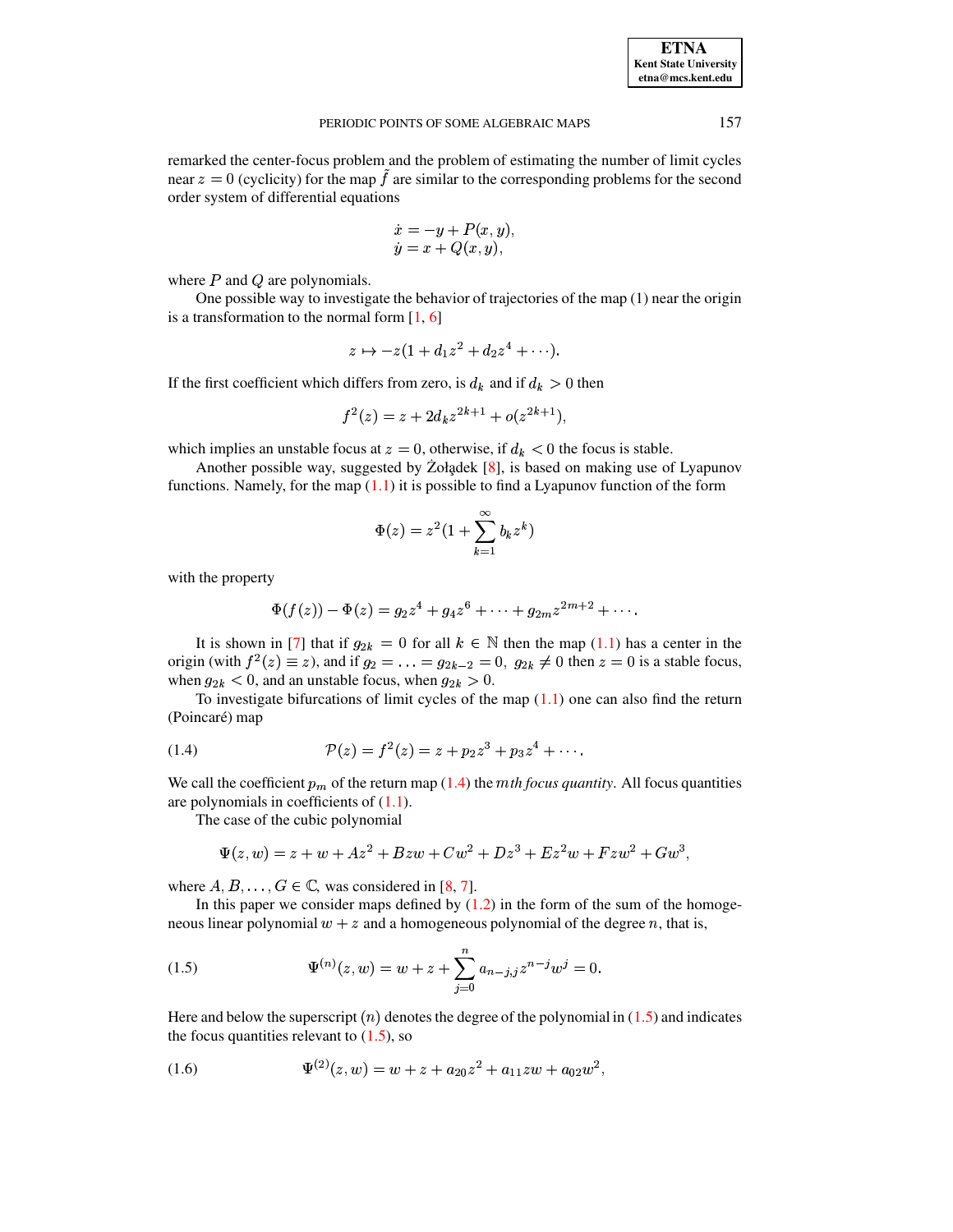#### 158 VALERY G. ROMANOVSKI

<span id="page-2-0"></span>(1.7) 
$$
\Psi^{(3)}(z,w) = w + z + a_{30}z^3 + a_{21}z^2w + a_{12}zw^2 + a_{03}w^3.
$$

Correspondingly,  $p_2^{(2)}, p_3^{(2)}, \ldots$ , are the focus quantities of  $(1.6)$ ,  $p_2^{(3)}, p_3^{(3)}, \ldots$ , are  $,p_3^{(2)},...,z$ , ..., are the focus quantities of [\(1.6\)](#page-1-2),  $p_2^{(3)}$ ,  $p_3^{(3)}$ , \_ \_ \_ \_  $(3)$ ¥  $, \ldots$ , are the focus quantities of  $(1.7)$ , etc. To compute focus quantities of  $(1.5)$  we first look for the branch of the algebraic curve  $\Psi^{(n)}(z, w)$  passing through the origin (that is, for a function  $w = f(z)$  of the form [\(1.1\)](#page-0-0) such that  $\Psi^{(n)}(z, f(z)) \equiv 0$ . Then, the coefficients of the Taylor expansion of the second iteration of  $f(z)$  are the focus quantities  $p_2^{(n)}, p_3^{(n)}$  $(p_3^{(n)}, \ldots$  For example, [\(1.6\)](#page-1-2) implicitly ¥ defines the function

$$
w = f(z) = -z - (a_{02} - a_{11} + a_{20})z^2 - (2a_{02} - a_{11})(a_{02} - a_{11} + a_{20})z^3 + \ldots
$$

The second iteration of  $f$  is

$$
f^2 = z - 2(a_{20} - a_{02})(a_{02} - a_{11} + a_{20})z^3 - (a_{20} - a_{02})(a_{02} - a_{11} + a_{20})^2z^4 + \ldots,
$$

so the focus quantities of  $\Psi^{(2)}$  are

$$
p_2^{(2)}=-2(a_{20}-a_{02})(a_{20}-a_{11}+a_{02}), \quad p_3^{(2)}=-(a_{20}-a_{02})(a_{02}-a_{11}+a_{20})^2\,,
$$

and so on.

**2. The cyclicity of maps defined by [\(1.5\)](#page-1-1).** Denote the real space of coefficients of polynomial [\(1.5\)](#page-1-1) by  $\mathcal{E}$ , the  $\delta$ -ball centered at  $\sigma^* = (a_{n,0}^*, a_{n-1,1}^*, \ldots, a_{0,n}^*) \in \mathcal{E}$  by  $U_{\delta}(\sigma^*)$ , and let  $f_{\sigma}$  be the map [\(1.3\)](#page-0-2) corresponding to a given point  $\sigma = (a_{n,0}, a_{n-1,1}, \ldots, a_{0,n})$  of the parameter space, that is,

<span id="page-2-1"></span>(2.1) 
$$
f_{\sigma} = -z(1+\sum_{k=1}^{\infty} \alpha_k(a_{n,0}, a_{n-1,1}, \ldots, a_{0,n})z^k).
$$

**DEFINITION** 2.1. Let  $n_{\sigma, \epsilon}$  be the number of limit cycles of the map  $f_{\sigma}$  in the interval  $0 < z < \epsilon$ . We say that a singular point  $z = 0$  of the map  $f_{\sigma^*}$  has the cyclicity  $m$  with respect  $t$ o the space  ${\cal E}$  if there exist  $\delta_0>0$  and  $\epsilon_0>0,$  such that for every  $0<\epsilon<\epsilon_0$  and  $0<\delta<\delta_0$ 

$$
\max_{\sigma\in U_{\delta}(\sigma^*)}n_{\sigma,\epsilon}=m.
$$

In order to simplify notations we denote by (*a*) the *n*-tuple  $(a_{n,0}, a_{n-1,1}, \ldots, a_{0,n})$  and by  $k[a]$  the ring of polynomials in  $a_{n,0}, a_{n-1,1}, \ldots, a_{0,n}$  over the field k. Also we denote by  $F^{(n)}(a)$  it a family  $F^{(n)}(a)$  the map [\(1.1\)](#page-0-0) defined by the polynomial [\(1.5\)](#page-1-1) (more precisely,  $F^{(n)}(a)$  is a family of maps depending upon the parameter  $(a)$ ).

Given polynomials  $f_1, \ldots, f_s \in k[a]$  (k is a field) we denote by  $\langle f_1, \ldots, f_s \rangle$  the ideal of  $U(I)$  the (affin  $k[a]$  generated by  $f_1, \ldots, f_s$  and by  $\mathbf{V}(I)$  the (affine) variety of the ideal  $I$ ,

$$
\mathbf{V}(I) = \{ (a) \in k^{n+1} : f(a) = 0, \forall f \in I \}.
$$

DEFINITION 2.2. *The ideal of*  $\mathbb{C}[a]$  generated by all focus quantities,  $\mathcal{B}^{(n)} = \langle p_2^{(n)}, p_3^{(n)}, \rangle$ <br>*is called the Bautin ideal of the man*  $F^{(n)}(a)$ *. <i>The set*  $V_{n(a)} = \mathbf{V}(\mathcal{B}^{(n)}) \subset \mathbb{C}^{n+1}$  *is*  $,p_3^{(n)},$  $\langle \ldots \rangle$ , is called the Bautin ideal of the map  $F^{(n)}(a)$ . The set  $V_{\mathcal{B}(n)} = \mathbf{V}(\mathcal{B}^{(n)}) \subset \mathbb{C}^{n+1}$  is *called the center variety of*  $F^{(n)}(a)$ *.* 

Speaking about the center varieties we will assume that the coefficients of  $(1.5)$  are complex and speaking on the cyclicity we restrict ourself to maps [\(1.5\)](#page-1-1) with real coefficients.

Let  $\mathcal{D} = \langle p_k^{(n)}, p_k^{(n)}, \ldots, p_k^{(n)} \rangle$  be a basis of  $\mathcal{B}^{(n)}$  such that for any  $p_k^{(n)}, p_k^{(n)}$  from  $\mathcal{D}$  $k_i < k_j$  if  $i < j$ , and for any  $k_s$  such that  $k_i < k_s < k_{i+1}$  the polynomial  $p_{k_s}^{(n)}$  belongs to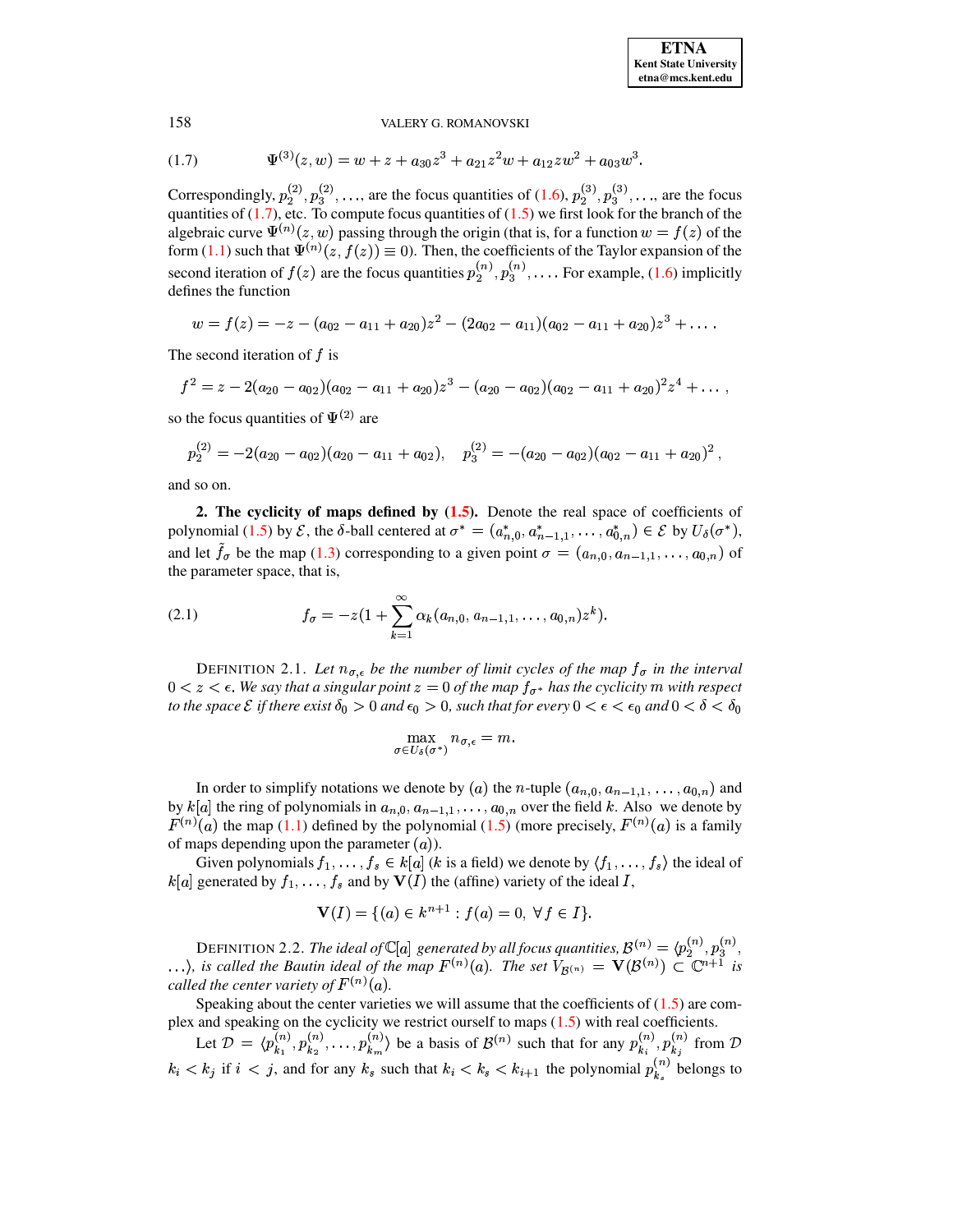<span id="page-3-1"></span> $\langle p_k^{(n)}, p_k^{(n)}, \ldots, p_k^{(n)} \rangle$ . Using the results of [\[2,](#page-6-5) [7\]](#page-6-4) it is easy to conclude that the following statement holds.

THEOREM 2.3. If  $\mathcal{D}$  is the basis of  $\mathcal{B}^{(n)}$  defined above then the cyclicity of the origin for *any map*  $(2.1)$  *is at most*  $m-1$ .

We have seen at the end of the previous section that for the map defined by  $(1.5)$  with  $n = 2$ 

$$
p_{2}^{(2)}=-2(a_{20}-a_{11}+a_{02})(a_{20}-a_{02}),\nonumber\\
$$

and, as it was shown in [\[8\]](#page-6-1),  $\Psi^{(2)}(z, w)$  defines a center in the origin if and only if one of conditions (i)  $a_{20} - a_{11} + a_{02} = 0$  or (ii)  $a_{20} - a_{02} = 0$  holds. According to [\[7\]](#page-6-4) for [\(1.5\)](#page-1-1) with  $n = 3$ 

$$
p_{2}^{(3)}=2(a_{30}-a_{21}+a_{12}-a_{03})\\
$$

and the map defines a center if and only if  $p_2^{(3)} = 0$ . Because  $p_2^{(2)}$ ,  $p_2^{(3)}$  $, p_2^{(3)}$  are linear polynomials they generate the corresponding Bautin ideals,  $\mathcal{B}^{(2)} = \langle p_2^{(2)} \rangle$ ,  $\mathcal{B}^{(3)} = \langle p_2^{(3)} \rangle$ . Thus  $\binom{5}{2}$ . Thus the cyclicity of the origin for every map f defined by  $(1.5)$  with  $n = 2$  and  $n = 3$  is equal to zero.

THEOREM 2.4. *1) The polynomial*  $(1.5)$  *with*  $n$  *odd defines a center in the origin if and only if*

(2.2) 
$$
\sum_{l+j=n} (-1)^j a_{lj} = 0.
$$

<span id="page-3-0"></span>*2) The cyclicity of the map defined by*  $(1.5)$  *with*  $n$  *odd is equal to zero.* 

*Proof.* Assume that the first different from zero coefficient of the map  $(1.1)$  is  $\alpha_k$  (with  $k > 1$ ), then the first different from zero coefficient in the Poincaré map is

<span id="page-3-2"></span>(2.3) 
$$
\begin{aligned}\np_k &= 2\alpha_k, & \text{if } k \text{ is even,} \\
p_{k+1} &= 2\alpha_{k+1}, & \text{if } k \text{ is odd.}\n\end{aligned}
$$

Note that when  $k = 1$  the series expansion of the Poincaré map starts from  $p_2 = 2\alpha_2 - 2\alpha_1^2$ ,<br>however halow we will dool only with the sesse  $k > 2$ however below we will deal only with the cases  $k > 2$ .

The map  $(1.1)$  defined by the polynomial  $(1.5)$  has the expansion

$$
w=-z-\sum_{l+j=n}(-1)^la_{lj}z^n-\ldots.
$$

Therefore if n is odd,  $n = 2m + 1$ , then the first different from zero coefficient of the Poincaré map is

$$
p_{2m} = 2 \sum_{l+j=2m+1} (-1)^j a_{lj}.
$$

We have to prove that if  $p_{2m} = 0$  then  $p_{2m+k} = 0$  for all positive integer k. To do so, it is sufficiently to show that if  $p_{2m} = 0$  then the polynomial [\(1.5\)](#page-1-1) has a branch symmetric with respect to the line  $w = z$ . We show that under the condition  $p_{2m} = 0$  the line  $w + z = 0$  is an irreducible branch of  $(1.5)$ . Indeed, consider the equality

$$
(w+z)(1+\sum_{j=0}^{2m}b_jw^jz^{2m-j})=w+z+\sum_{l+j=2m+1}a_{lj}w^lz^j.
$$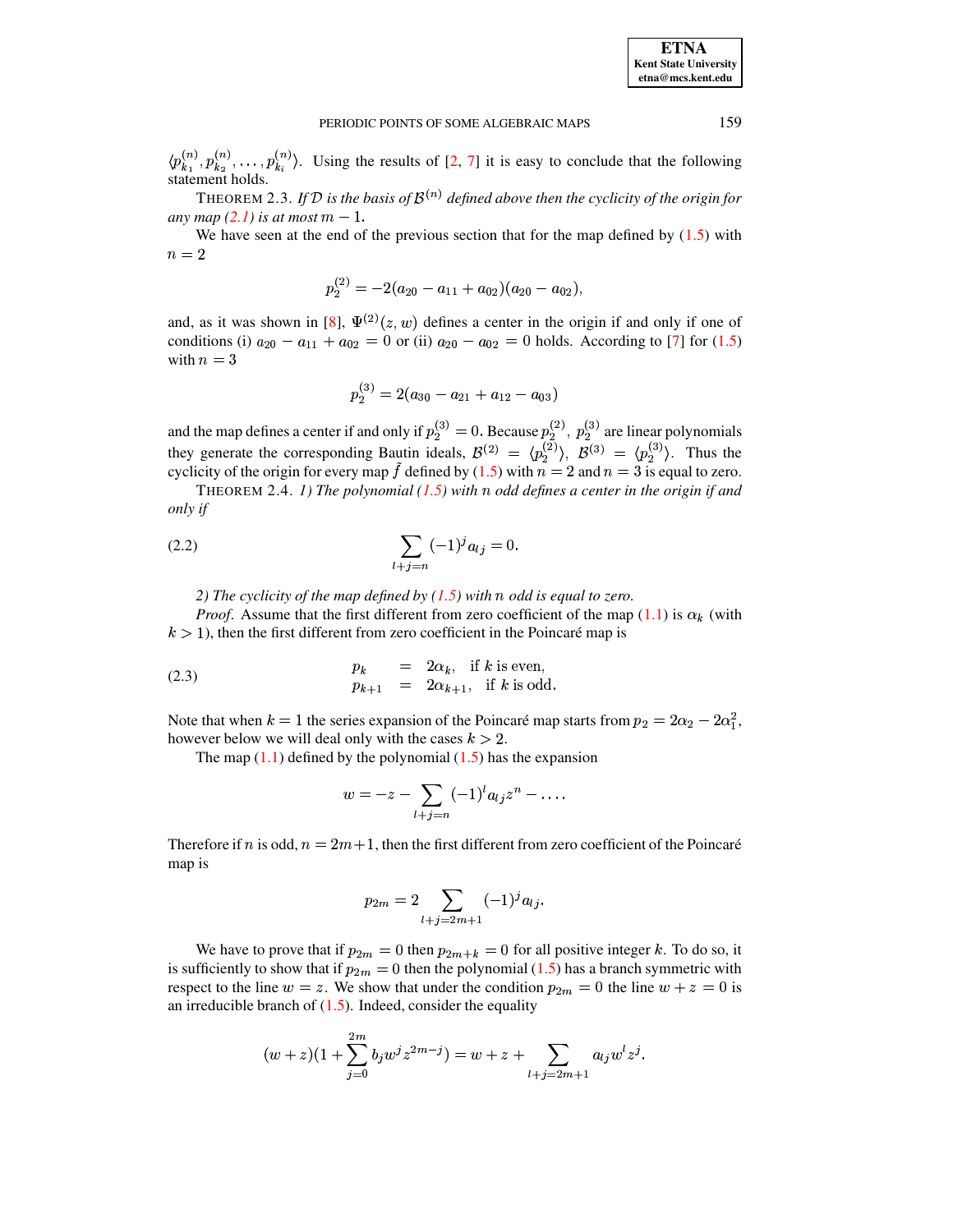#### VALERY G. ROMANOVSKI

Equaling the coefficient of the same terms in the both sides we get the system

$$
a_{2m+1,0} = b_{2m}
$$
  
\n
$$
a_{2m,1} = b_{2m} + b_{2m-1}
$$
  
\n...  
\n
$$
a_{1,2m} = b_1 + b_0
$$
  
\n
$$
a_{0,2m+1} = b_0,
$$

which has a solution if and only if the coefficients of  $(1.5)$  satisfy  $(2.2)$ .

2) As we have shown if  $p_{2m} = 0$  then  $p_{2m+k} = 0$  for all positive integer k. Therefore  $p_{2m+k} = p_{2m}h$  (with some polynomial h) for all such k. Hence,

$$
\mathcal{I}=\langle p_{2m+1}\rangle
$$

and, due to Theorem  $2.3$ , the cyclicity of the map defined by  $(1.5)$  is equal to zero.  $\Box$ 

Consider now the case of  $(1.5)$  with *n* even. Then in the map  $(1.1)$  defined by  $(1.5)$  the two first different from zero coefficients are

$$
\alpha_{n-1} = \sum_{l+j=n} (-1)^j a_{lj}, \quad \alpha_{2(n-1)} = \left(\sum_{l+j=n} (-1)^j a_{lj}\right) \left(\sum_{l+j=n} (-1)^j l a_{lj}\right).
$$

Thus according to (2.3),  $p_n = 2\alpha_n = 0$ . It is easily seen that in this case the first different from zero coefficient of the Poincaré map is

$$
p_{2(n-1)} = 2\alpha_{2(n-1)} - n\alpha_{n-1}^2.
$$

<span id="page-4-0"></span>PROPOSITION 2.5. The the center varieties of the maps  $F^{(4)}(a)$  and  $F^{(6)}(a)$  are, correspondingly,

$$
V^{(4)} = \mathbf{V}(J_1^{(4)}) \cup \mathbf{V}(J_2^{(4)})
$$

where  $J_1^{(4)} = \langle a_{04} - a_{13} + a_{22} - a_{31} + a_{40} \rangle$ ,  $J_2^{(4)} = \langle a_{13} - a_{31}, a_{04} - a_{40} \rangle$ , and  $V^{(6)} = V(J_1^{(6)}) \cup V(J_2^{(6)}),$ 

where  $J_1^{(6)} = \langle a_{06} - a_{15} + a_{24} - a_{33} + a_{42} - a_{51} + a_{60} \rangle$ ,  $J_2^{(6)} = \langle a_{24} - a_{42}, a_{15} - a_{51}, a_{06} - a_{60} \rangle$ .<br>*Proof.* In the case  $n = 4$  the calculation of the return map yields

$$
p_6^{(4)} = 2(2a_{04} - a_{13} + a_{31} - 2a_{40})(a_{04} - a_{13} + a_{22} - a_{31} + a_{40}), p_9^{(4)} \equiv 0 \mod (p_6),
$$
  

$$
p_{12}^{(4)} \equiv \frac{1}{4}(a_{13} - a_{31}) \times
$$
  

$$
(a_{13} - 2a_{22} + 3a_{31} - 4a_{40})^2(a_{04} - a_{13} + a_{22} - a_{31} + a_{40}) \mod (p_6).
$$

With Singular [4] by making use of the routine  $minAssGTZ$  we found that the minimal associate primes of  $\sqrt{\langle p_6, p_{12} \rangle}$  are the ideals  $J_1^{(4)}$ ,  $J_2^{(4)}$  given above. This yields that

$$
V^{(4)} \subseteq \mathbf{V}(J_1^{(4)}) \cup \mathbf{V}(J_2^{(4)}).
$$

To see that the opposite inclusion holds,

$$
V^{(4)} \supseteq \mathbf{V}(J_1^{(4)}) \cup \mathbf{V}(J_2^{(4)}),
$$

160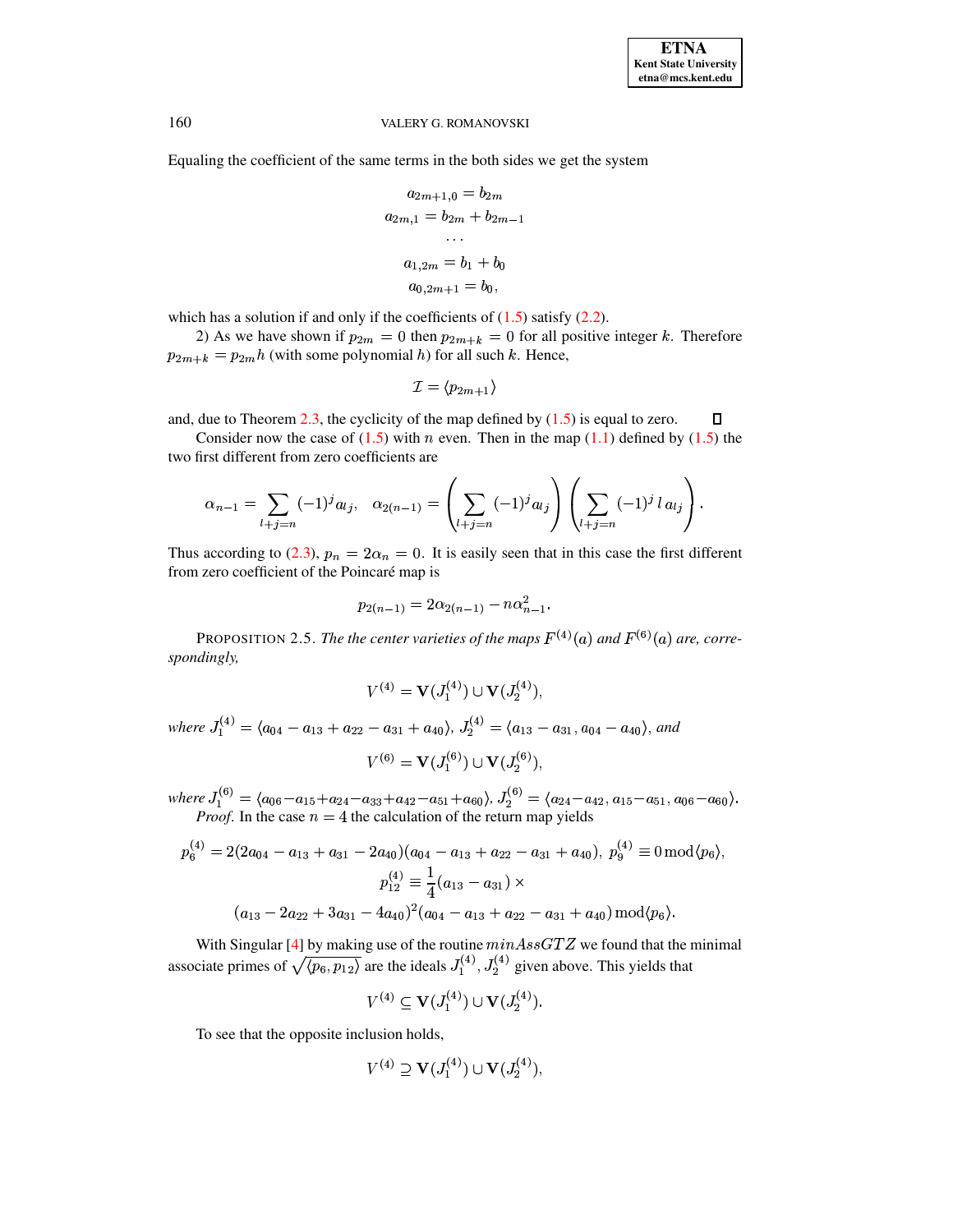**ETNA Kent State University** etna@mcs.kent.edu

#### PERIODIC POINTS OF SOME ALGEBRAIC MAPS

one can check that for the points from  $V(J_1^{(4)})$  the curve  $\Psi^{(4)}(z,w) = 0$  has the branch  $w + z = 0$  and the curves  $\Psi^{(4)}(z, w) = 0$  corresponding to the points from  $V(J_2^{(4)})$  are symmetric with respect to the line  $w = z$ .

Similar reasoning applies also to the case  $n = 6$ , however in this case the variety  $V^{(6)}$ is defined by three focus quantities,  $V^{(6)} = V(\langle p_{10}^{(6)}, p_{20}^{(6)}, p_{30}^{(6)} \rangle)$ , where  $p_{10}^{(6)} = 2(3a_{06} 2a_{15} + a_{24} - a_{42} + 2a_{51} - 3a_{60})(a_{06} - a_{15} + a_{24} - a_{33} + a_{42} - a_{51} + a_{60}), p_{20}^{(6)} \equiv$  $\frac{2}{27} \left(5 a_{15} - 4 a_{24} + 4 a_{42} - 5 a_{51}\right) \left(a_{15} - 2 a_{24} + 3 a_{33} - 4 a_{42} + 5 a_{51} - 6 a_{60}\right)^2 \left(a_{06} - a_{15} + a_{24} - a_{33} + a_{42} - a_{51} + a_{60}\right) \text{ mod } \langle p_{10} \rangle, p_{30}^{(6)} = \left(2(a_{24} - a_{42})(a_{15} - 2 a_{24} + 3 a_{33} - 4 a_{42} + 5 a_{51} - 6 a_{$  $8a_{42} - 10a_{51} + 10a_{60})^2$  /1125 mod  $\langle p_{10}^{(6)}, p_{20}^{(6)} \rangle$  and for the polynomial reduction we used the lexicographic order with  $a_{06} > a_{15} > a_{24} > a_{33} > a_{42} > a_{51} > a_{60}$ .

**PROPOSITION 2.6.** The cyclicities of the maps  $F^{(4)}(a)$  and  $F^{(6)}(a)$  with a focus in the origin are equal, correspondingly, to 1 and 2.

*Proof.* Consider the case  $n = 4$  (the case  $n = 6$  is similar). The variety  $V(\mathcal{B}^{(4)})$  is defined by  $p_6^{(4)}$ ,  $p_{12}^{(4)}$ . Therefore the return map of  $F^{(4)}(a^*)$  with a focus in the origin has the expansion

$$
\mathcal{P}(a^*; z) = z + p_6^{(4)}(a^*)z^7 + p_9^{(4)}(a^*)z^{10} + \dots
$$

or

$$
\mathcal{P}(a^*; z) = z + p_{12}^{(4)}(a^*)z^{13} + p_{15}^{(4)}(a^*)z^{16} + \ldots
$$

Obviously, in the first case the equation  $\mathcal{P}(a; z) - z = 0$  has no roots if  $||a - a^*||$  is sufficiently small, and in the second case this equation has at most one root for such  $a$ . Therefore, the cyclicity of  $F^{(4)}(a)$  with a focus at the origin is at most one.

It is easy to see that it is equal to one, because there are maps such that the equation  $\mathcal{P}(a;z) - z = 0$  has a small positive real root. Indeed, let  $a^* = (a_{40}, a_{31}, a_{22}, 2a_{04} + z)$  $a_{31} - 2a_{40} + \delta, a_{04}$ . Then  $p_6^{(4)} = 2\delta(a_{04} - a_{22} + 2a_{31} - 3a_{40} + \delta)$  and when  $\delta = 0$ ,  $p_{12}^{(4)} = -2(a_{04} - a_{22} + 2a_{31} - 3a_{40})^3(a_{04} - a_{40})$  (and  $p_{12}^{(4)} \neq 0$  due to our assumption that  $F^{(4)}(a^*)$  has a focus at the origin). Obviously, we can choose  $\delta$  such that  $|p_6^{(4)}| \ll |p_{12}^{(4)}|$  and the sign of  $p_6^{(4)}$  is opposite from that of  $p_{12}^{(4)}$ . That yields a small positive root of the function  $\mathcal{P}(a;z) - z.$ 

Recall that an ideal I is called radical if  $f^l \in I$  for any integer  $l \geq 1$  implies that  $f \in I$ . The radical of an ideal I is denoted by  $\sqrt{I}$ .

<span id="page-5-0"></span>PROPOSITION 2.7. The ideals  $\langle p_6^{(4)}, p_{12}^{(4)} \rangle$  and  $\langle p_{10}^{(6)}, p_{20}^{(6)}, p_{30}^{(6)} \rangle$  are not radical ideals in  $\mathbb{C}[a]$ 

*Proof.* It is easy to check the statement of the lemma using any computer algebra system with an implemented routine for computing the radical of a polynomial ideal (Singular, Macaulay, CALI etc.). Computing with Singular [4] we found that  $\sqrt{\langle p_6^{(4)}, p_{12}^{(4)}\rangle}$  and  $\langle p_6^{(4)}, p_{12}^{(4)} \rangle$  have different reduced Gröbner bases. That means, that  $\langle p_6^{(4)}, p_{12}^{(4)} \rangle$  is not a radical ideal. Similarly one can check that the second ideal is not radical as well.

To conclude, we have shown that the center and cyclicity problems for the map defined by the polynomial  $(1.5)$  with odd *n* has a simple solution. The case of even *n* is more difficult. Basing on Proposition 2.5 we conjecture that the center variety of the maps  $F^{(2m)}(a)$  consists of two components:

$$
\sum_{l+j=2m} (-1)^j a_{lj} = 0
$$

161